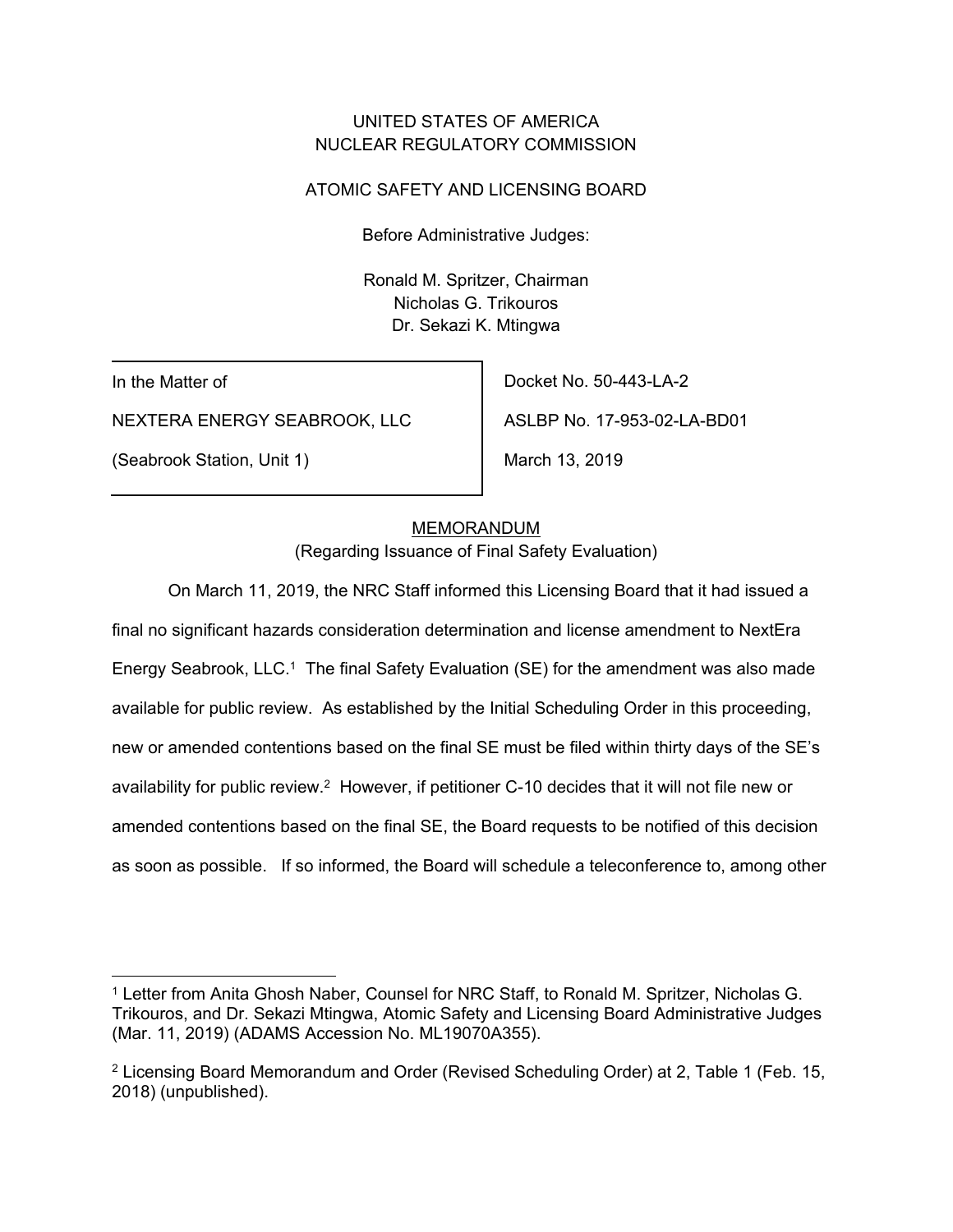things, schedule dates for the evidentiary hearing and review possible locations for the hearing.

FOR THE ATOMIC SAFETY AND LICENSING BOARD

*/RA/*

Ronald M. Spritzer, Chairman ADMINISTRATIVE JUDGE

Rockville, Maryland March 13, 2019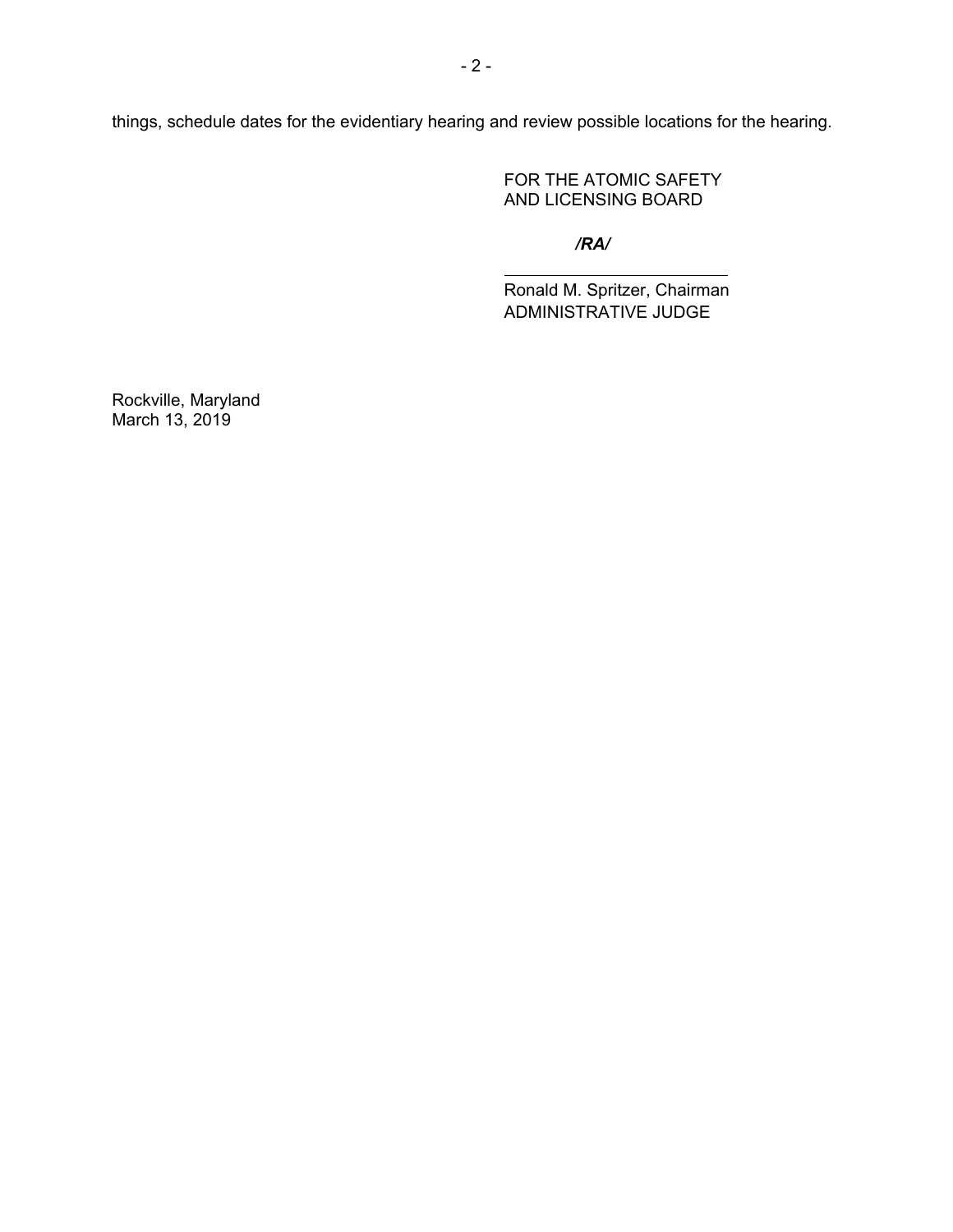#### UNITED STATES OF AMERICA NUCLEAR REGULATORY COMMISSION

In the Matter of )

NEXTERA ENERGY SEABROOK, LLC ) Docket No. 50-443-LA-2 (Seabrook Station, Unit 1) )

 $)$ 

 $)$ (License Amendment) )

# CERTIFICATE OF SERVICE

I hereby certify that copies of the foregoing **MEMORANDUM (Regarding Issuance of Final Safety Evaluation)** have been served upon the following persons by Electronic Information Exchange.

U.S. Nuclear Regulatory Commission Office of Commission Appellate Adjudication Mail Stop: O-16B33 Washington, DC 20555-0001 [ocaamail@nrc.gov](mailto:ocaamail@nrc.gov)

U.S. Nuclear Regulatory Commission Office of the Secretary of the Commission Mail Stop: O-16B33 Washington, DC 20555-0001 Hearing Docket [hearingdocket@nrc.gov](mailto:hearingdocket@nrc.gov)

U.S. Nuclear Regulatory Commission Atomic Safety and Licensing Board Panel Mail Stop: T-3F23 Washington, DC 20555-0001

Ronald M. Spritzer, Chair Administrative Judge [ronald.spritzer@nrc.gov](mailto:ronald.spritzer@nrc.gov) 

Nicholas G. Trikouros Administrative Judge [nicholas.trikouros@nrc.gov](mailto:nicholas.trikouros@nrc.gov) 

Dr. Sekazi K. Mtingwa Administrative Judge [sekazi.mtingwa@nrc.gov](mailto:sekazi.mtingwa@nrc.gov) 

Taylor Mayhall, Law Clerk [Taylor.Mayhall@nrc.gov](mailto:Taylor.Mayhall@nrc.gov) 

Joseph McManus, Law Clerk [joseph.mcmanus@nrc.gov](mailto:joseph.mcmanus@nrc.gov) 

U.S. Nuclear Regulatory Commission Office of the General Counsel Mail Stop: O-14A44 Washington, DC 20555-0001

Anita Ghosh, Esq. [anita.ghosh@nrc.gov](mailto:anita.ghosh@nrc.gov) Jeremy Wachutka, Esq. [jeremy.wachutka@nrc.gov](mailto:jeremy.wachutka@nrc.gov) David E. Roth, Esq. [david.roth@nrc.gov](mailto:david.roth@nrc.gov)  Jennifer E. Scro, Esq. [Jennifer.Scro@nrc.gov](mailto:Jennifer.Scro@nrc.gov) Krupskaya Castellon – Paralegal [krupskaya.castellon@nrc.gov](mailto:krupskaya.castellon@nrc.gov) 

OGC Mail Center: Members of this office have received a copy of this filing by EIE service.